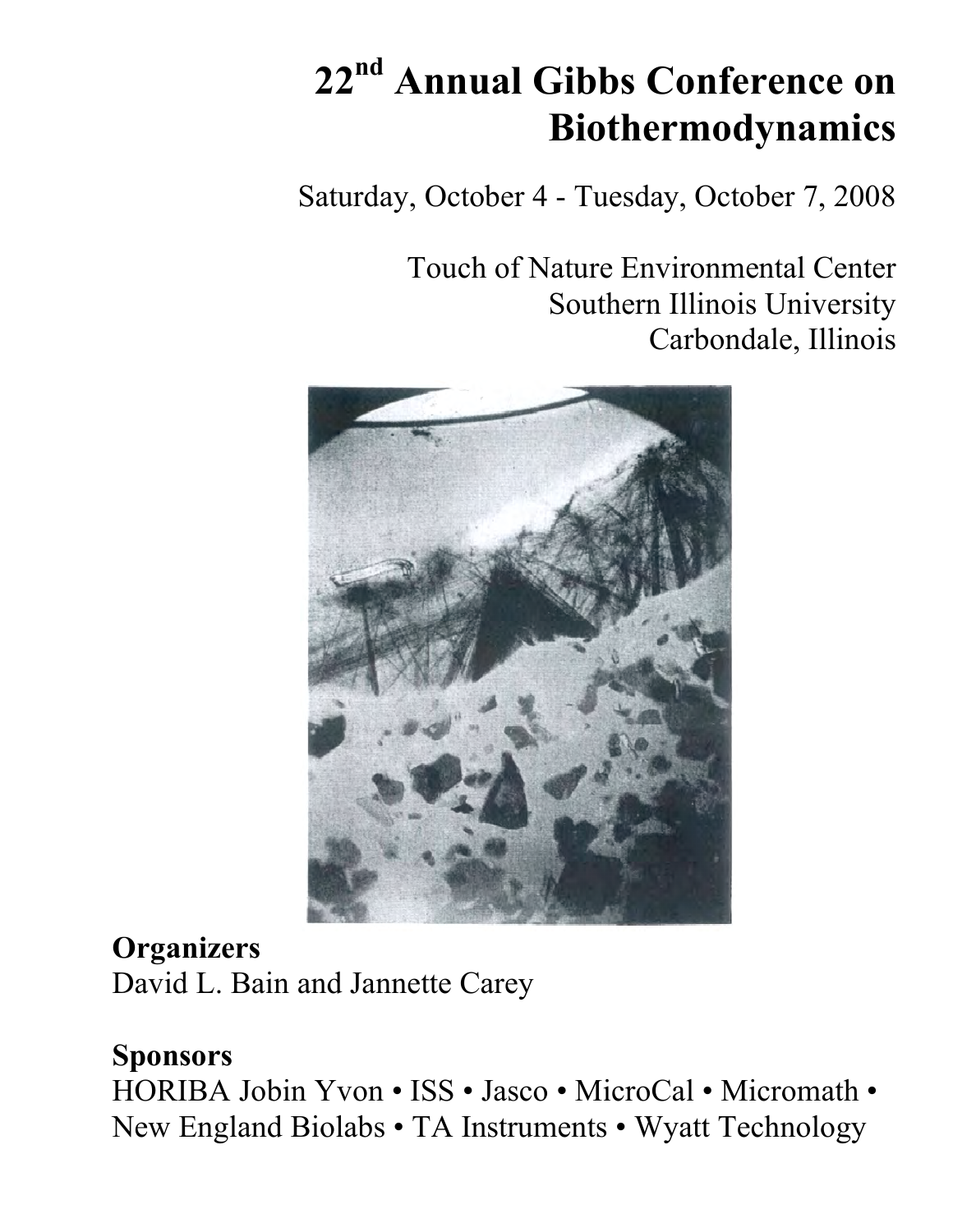### **Table of Contents**

| 1. | The Gibbs Conference on Biothermodynamics<br><b>Josiah Willard Gibbs</b><br>History of the Gibbs Conference on Biothermodynamics                                                                                                                                                                                        | $\mathbf{2}$<br>3                                    |
|----|-------------------------------------------------------------------------------------------------------------------------------------------------------------------------------------------------------------------------------------------------------------------------------------------------------------------------|------------------------------------------------------|
| 2. | <b>Meeting Schedule</b><br>Saturday (Check-in and Reception)<br>Sunday morning (Session 1)<br>Sunday afternoon (Session 2)<br>Monday morning (Session 3)<br>Monday afternoon (Session 4)<br>Tuesday morning (Session 5)                                                                                                 | 5<br>5<br>$6\phantom{a}$<br>$\overline{7}$<br>8<br>9 |
| 3. | <b>Posters</b><br><b>Poster Information</b><br>Poster Session I: List of Presentations (A – Kh)<br>Poster Session II: List of Presentations (Ki $-$ Z)                                                                                                                                                                  | 10<br>11<br>15                                       |
| 4. | <b>Abstracts</b><br>Session 1: Macromolecular assemblies and interactions<br>Session 2: Nucleic acid structure and function<br>Session 3: Dynamics and allostery<br>Session 4: Proteins and folding<br>Session 5: Macromolecular stability<br>Poster Session I: First Authors A - Kh<br>Poster Session II: Authors Ki-Z | 19<br>24<br>31<br>37<br>44<br>51<br>103              |
| 5. | <b>List of Participants</b><br><b>List of Participants</b><br>Participants by Laboratory/Organization                                                                                                                                                                                                                   | 157<br>171                                           |
| 6. | <b>Sponsors</b><br><b>Sponsor List and Advertisements</b>                                                                                                                                                                                                                                                               | 175                                                  |

**Cover figure:** First direct observation of allosteric structural transition by Felix Haurowitz at Charles University Prague, 1938. Needle-like crystals of oxyhemoglobin with intractably large unit cell were forgotten in the fridge, and turned into irregular purple flecks of deoxyhemoglobin after bacteria consumed all the oxygen (bottom). While Haurowitz later watched the sample in the microscope, red crystalline needles formed again where the surface of the droplet was in contact with air (top). From Perutz, MF. 1990 Mechanisms of cooperativity and allosteric regulation in proteins. Cambridge University Press.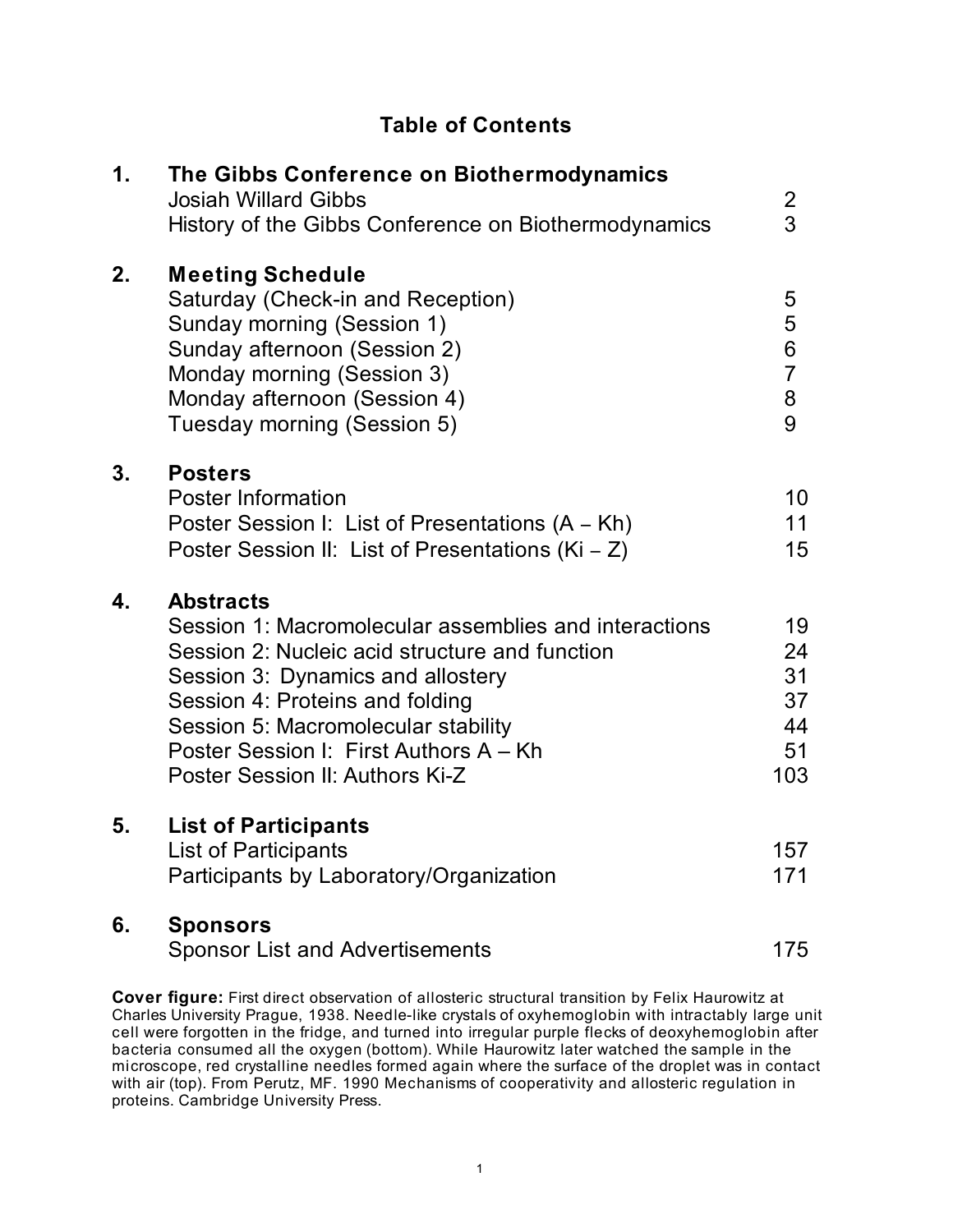## **1. The Gibbs Conference on Biothermodynamics**

honors the legacy of



## **Josiah Willard Gibbs 1839 – 1903**

"The greatest thermodynamicist of them all" −John Fenn, 2002 Nobel Prize in Chemistry





USNS Josiah Willard Gibbs, 1958-1971 USPS Gibbs Stamp, released May 5, 2005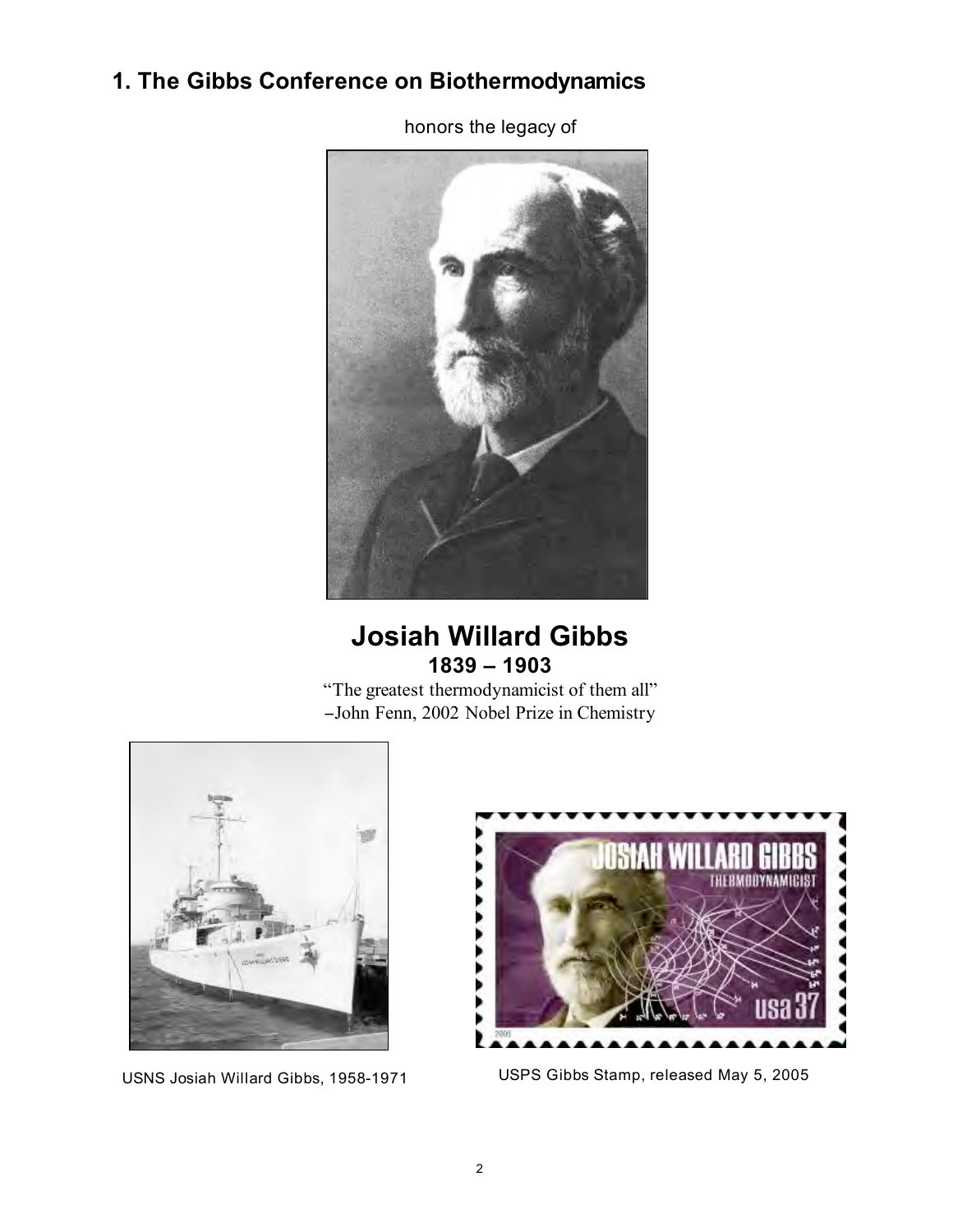Fall, 1986 1<sup>st</sup> discussion of the discipline, Thermodynamics in Biological Systems. Vail, Colorado: Gary Ackers, Wayne Bolen, Ernesto Freire, Stan Gill, Jim Lee

Feb, 1987  $2^{nd}$  discussion of the discipline, Thermodynamics in Biological Systems. New Orleans: Gary Ackers, Norma Allewell, Wayne Bolen, Ken Breslauer, Ken Dill, Ernesto Freire, Stan Gill, Jim Lee

#### **Annual Gibbs Conference on Biothermodynamics Touch of Nature Environmental Center, Carbondale, Illinois**

| $1^{st} - 1987$                | Organizers:              | Jim Lee and Wayne Bolen                                                                |
|--------------------------------|--------------------------|----------------------------------------------------------------------------------------|
| $2^{nd} - 1988$                | Organizers:              | Gary Ackers and Michael Johnson                                                        |
| $3^{\text{rd}} - 1989$         | Organizers:              | Susan G. Frasier and Michael Johnson                                                   |
| $4^{th} - 1990$                | Organizers:              | Michael Johnson & Marty Straume                                                        |
| $5^{th}$ – 1991                | Organizers:<br>Keynote:  | Gary Ackers & Tim Lohman<br><b>Ernesto Freire</b>                                      |
| $6^{th} - 1992$                | Organizers:<br>Keynotes: | Jim Lee & Tomasz Heyduk<br>Serge Timasheff & John Schellman                            |
| $7^{th} - 1993$                | Organizers:<br>Keynotes: | Maurice Eftink and Glen Ramsay<br>Peter von Hippel and Julian Sturtevant               |
| $8^{th} - 1994$                | Organizers:<br>Keynotes: | Enrico Di Cera and Madeline Shea<br>Gary Ackers and Kathleen S. Matthews               |
| $9^{th} - 1995$                | Organizers:<br>Keynotes: | Kenneth P. Murphy and Michael D. Brenowitz<br><b>Victor Bloomfield and Mario Amzel</b> |
| $10^{th} - 1996$               | Organizers:<br>Keynotes: | Jonathan B. Chaires and Michael L. Doyle<br>J. Michael Schurr and Allen Minton         |
| $11^{th}$ – 1997               | Organizers:<br>Keynote:  | Dorothy Beckett and Jack Correia<br>Adrian Parsegian                                   |
| $12^{th} - 1998$               | Organizer:<br>Keynote:   | <b>Andy Robertson</b><br>David Draper                                                  |
| $13^{th} - 1999$               | Organizers:<br>Keynotes: | Bertrand Garcia-Moreno and John Shriver<br><b>Wayne Bolen and Gary Ackers</b>          |
| $14^{th} - 2000$               | Organizers:<br>Keynotes: | George Turner and Kim Sharp<br>Steve White (replaced Rodney Biltonen)                  |
| $15^{th} - 2001$               | Organizers:<br>Keynote:  | Margaret A. Daugherty and Luis A. Marky<br>George Rose                                 |
| 16 <sup>th</sup><br>$n - 2002$ | Keynote:                 | Organizers: Michael Mossing and George Makhatadze<br>Rodney Biltonin                   |
| $17^{th} - 2003$               | Organizers:<br>Keynote:  | Vince Hilser and Dick Sheardy<br>Jim Lee                                               |
| $18^{th} - 2004$               | Keynote:                 | Organizers: Doug Barrick and Kathleen Hall<br>Ignacio Tinoco <sub>3</sub>              |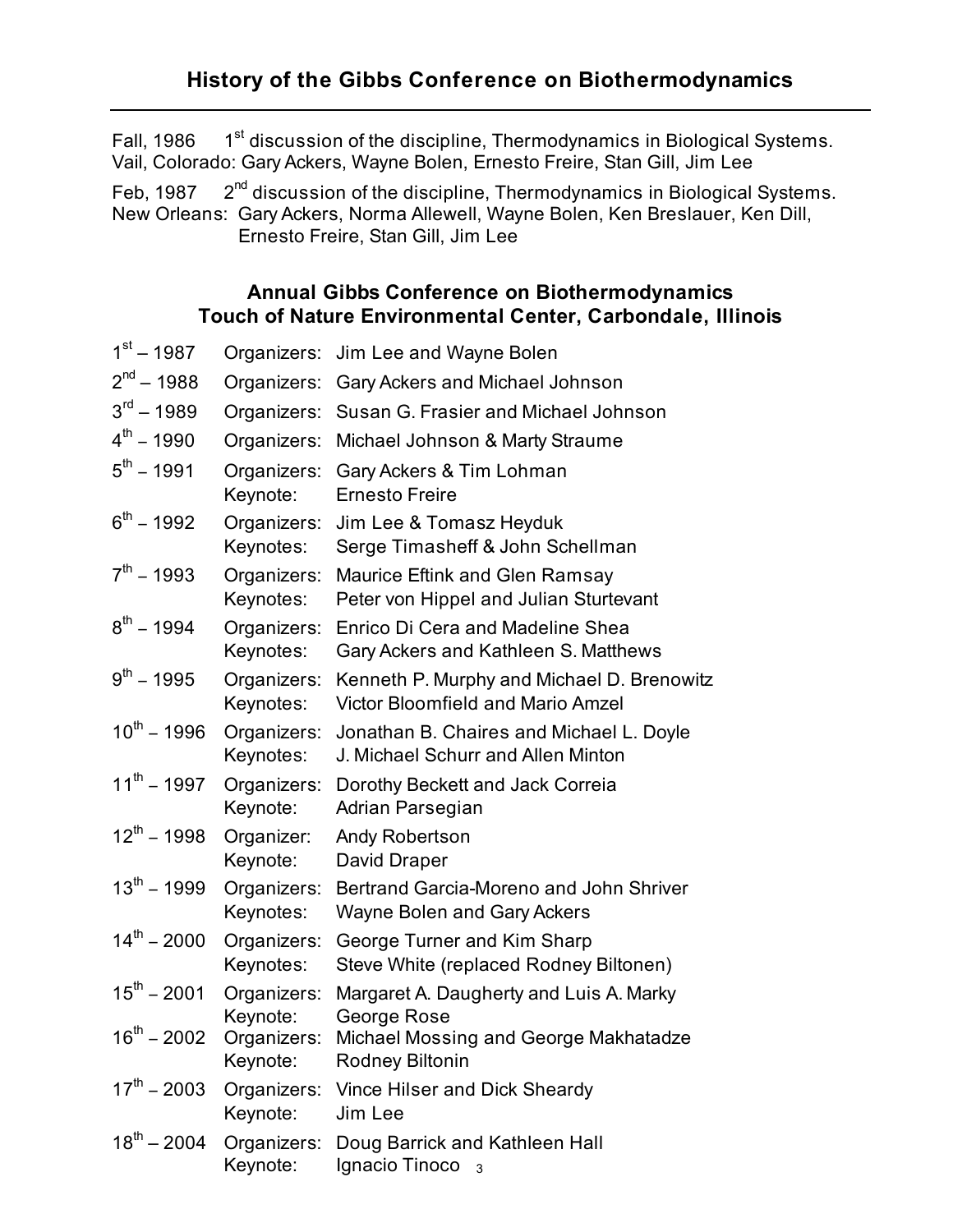|  | 19 <sup>th</sup> – 2005 Organizers: Clay Clark and Trevor Creamer<br>Keynote: Carl Frieden                      |
|--|-----------------------------------------------------------------------------------------------------------------|
|  | 20 <sup>th</sup> – 2006 Organizers: Karen Fleming and Rohit Pappu<br>Keynotes: Madeline Shea and Timothy Lohman |
|  | $21st$ – 2007 Organizers: Brian M. Baker and Michael T. Henzl<br>Keynote: Jamie Williamson                      |
|  | 22 <sup>nd</sup> – 2008 Organizers: David Bain and Jannette Carey<br>Keynotes: Dorothy Beckett and Ken DIII     |

In 2002 The Gibbs Conference on Biothermodynamics incorporated as a mechanism of preserving the philosophy and spirit of the meeting. For a published 10-year history see Ackers and Bolen (1997) "The Gibbs Conference on Biothermodynamics: Origins and evolution." Biophys. Chem. **64**, 3-5.

| President:              | Tim Lohman, October, 2007 - October, 2008            |
|-------------------------|------------------------------------------------------|
| <b>President Elect:</b> | Luis Marky, October 2008 - October 2009              |
| Secretary:              | Margaret A. Daugherty, October, 2004 – October, 2008 |
| Treasurer:              | Michael Johnson, October, 2002 - October, 2008       |
| Past Presidents:        | Gary Ackers, October, 2001 – October, 2002           |
|                         | Jack Correia, October, 2002 - October, 2003          |
|                         | Wayne Bolen, October, 2003 - October, 2004           |
|                         | Madeline Shea, October, 2004 - October, 2005         |
|                         | Dorothy Beckett, October, 2005 - October, 2006       |
|                         | Jonathan B. Chaires, October, 2006 - October, 2007   |



**The 2007 Gibbs Conference**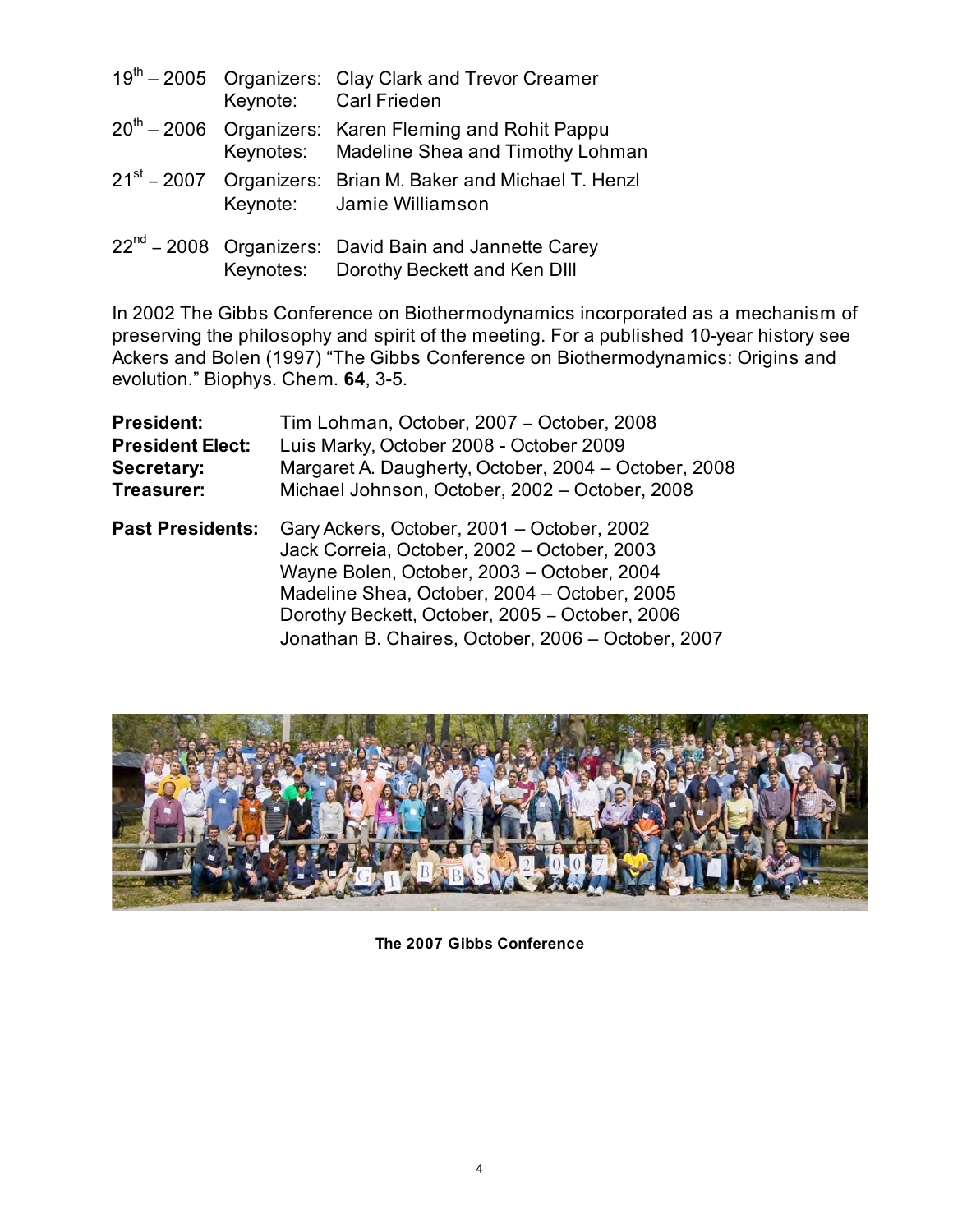#### **2. Meeting Schedule**

#### **Saturday, October 4, 2008**

| 4:00-7:00 pm                  | Check-In at Little Grassy Lodge                                                                                                                                                                                                |
|-------------------------------|--------------------------------------------------------------------------------------------------------------------------------------------------------------------------------------------------------------------------------|
| 7:00-10:00 pm                 | Reception in Indian Room<br>Light refreshments/beverages                                                                                                                                                                       |
| <b>Sunday October 5, 2008</b> |                                                                                                                                                                                                                                |
| 7:30-8:30                     | <b>Breakfast in Freeberg Hall</b>                                                                                                                                                                                              |
| 8:45-8:50<br>8:50-8:55        | Welcome: Timothy Lohman, Gibbs Society President<br>Administrative items: David Bain and Jannette Carey                                                                                                                        |
| 8:55-9:35                     | The Gibbs Conference: A retrospective<br>Introduction: Jack Correia<br>Wayne Bolen (University of Texas Medical Branch, Galveston)                                                                                             |
|                               | Scientific Session 1: Macromolecular assemblies and<br>interactions<br>Moderator: Jonathon Renn (University of Notre Dame; Clark Lab)                                                                                          |
| 9:35-10:25                    | <b>Keynote Address</b><br>Introduction: George Rose<br>Ken Dill (University of California San Francisco)<br>Small-numbers fluctuations in cells and some foundational<br>problems of nonequilibrium statistical thermodynamics |
| 10:25-11:00                   | Refreshment break                                                                                                                                                                                                              |
| 11:00-11:20                   | T. Lance Min (University of Illinois; Chemia and Golding Labs)<br>Bacterial swimming studied using an optical trap                                                                                                             |
| 11:20-11:40                   | Deborah Conrady (University of Cincinnati; Herr Lab)<br>A novel mechanism for intercellular adhesion in Staphylococci                                                                                                          |
| 11:40-12:15                   | Walter Stafford (Boston Biomedical Research Institute)<br>Treatment of Non-ideality in Sedimentation Velocity Analysis of<br><b>Self-associating Systems</b>                                                                   |
|                               |                                                                                                                                                                                                                                |

12:15 **Group photo - location TBA**  Lunch in Freeberg Hall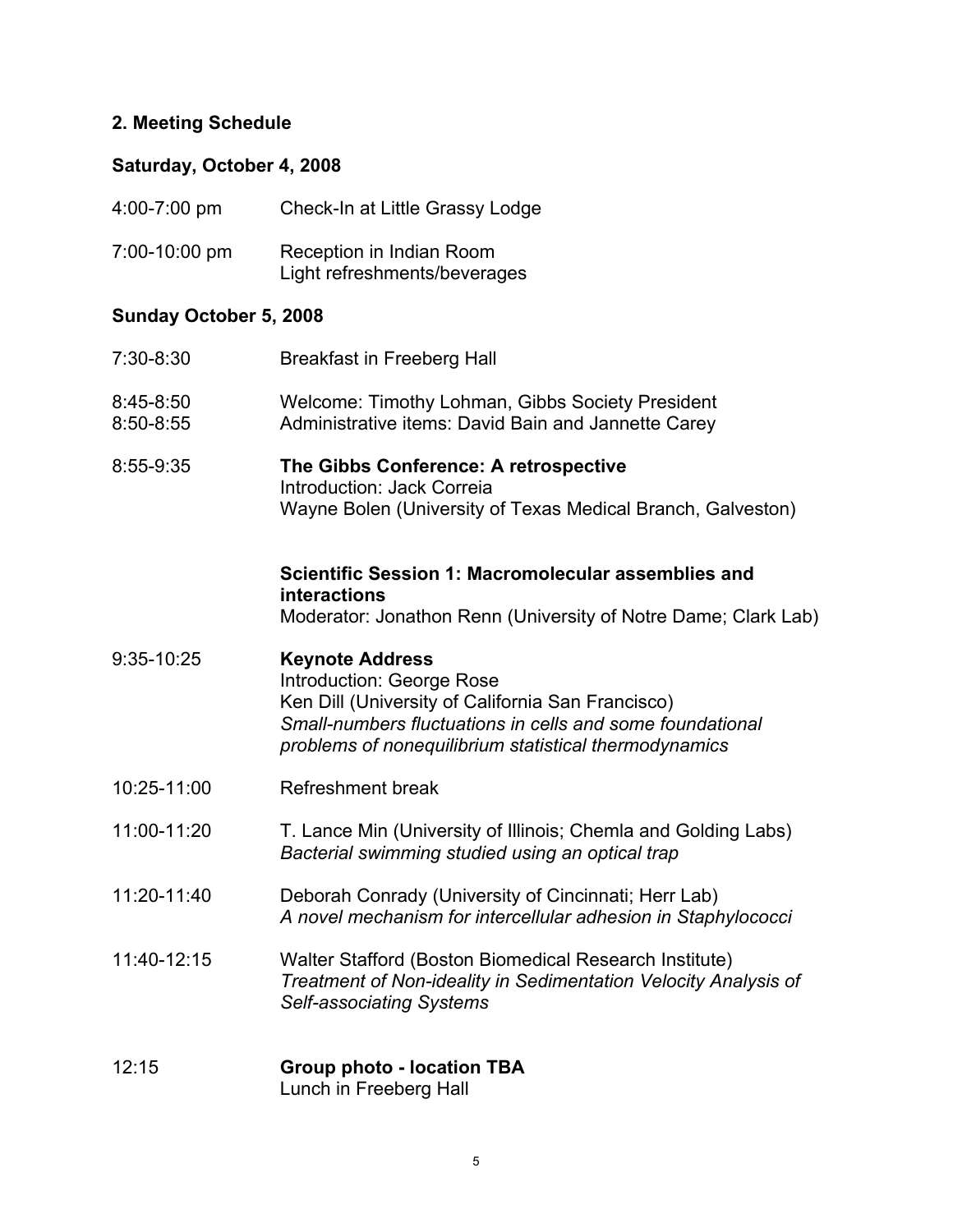**Scientific session 2: Nucleic acid structure and function**  Moderator: Keith Connaghan (University of Colorado Denver; Bain Lab)

- 3:00-3:35 Olke Uhlenbeck (Northwestern University) *Tuning tRNAs for Accurate Translation*
- 3:35-3:55 Joshua Blose (Pennsylvania State University; Bevilacqua Lab) *Contributions of molecular mimicry and complementary electrostatics to the increased stability of UNMG and GNRA tetraloops in the context of a CG closing base pair*
- 3:55-4:15 Alan Chen (Washington University; Pappu Lab) *Mechanistic studies of monovalent counterion specificity in stabilizing RNA kissing loops*
- 4:15-4:35 Refreshment break
- 4:35-5:10 Christopher Fischer (University of Kansas) *Mechanisms for single-stranded DNA binding and translocation by S cerevisiae ISW2*
- 5:10-5:30 Anasuya Roychowdhury (University of Texas Medical Branch; Bujalowski Lab) *Nucleotide control of replication initiation: NTPase mechanisms of E. coli DnaB-DnaC complex*
- 5:30-6:05 Donald Senear (University of California Irvine) *Indirect Recognition in Site-specific DNA Binding of E. coli Integration Host Factor*
- 6:30 Dinner in Freeberg Hall
- 8:00 **Poster session 1:** First author last names A-Kh Beer/wine in Sledgefoot Hall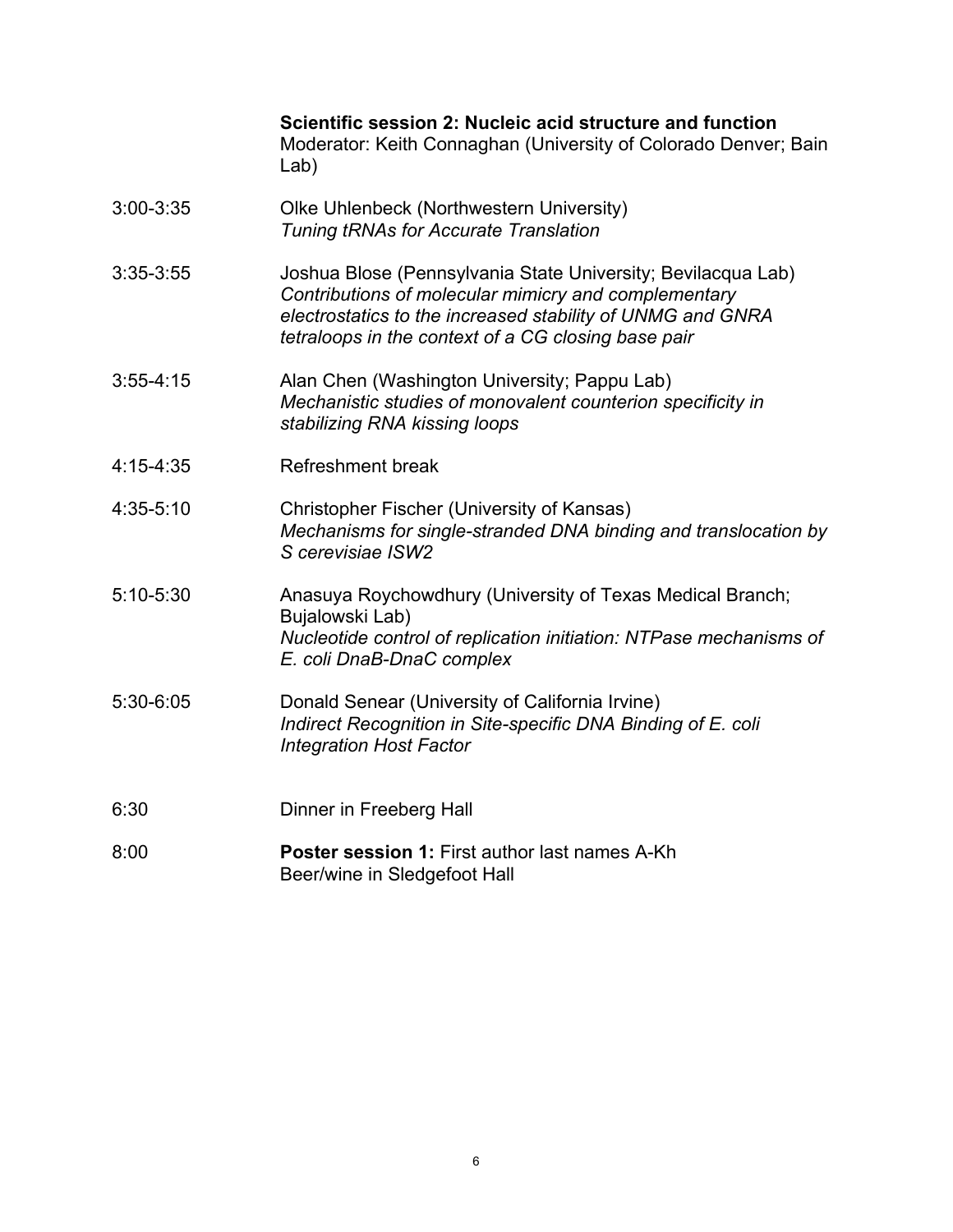## **Monday, October 6, 2008**

| 7:30-8:30      | <b>Breakfast in Freeberg Hall</b>                                                                                                                                                                                    |
|----------------|----------------------------------------------------------------------------------------------------------------------------------------------------------------------------------------------------------------------|
|                | <b>Scientific session 3: Dynamics and Allostery</b><br>Moderator: Maria Del Mar Ingaramo (University of Maryland;<br>Beckett Lab)                                                                                    |
| $9:00 - 9:50$  | <b>Keynote Address</b><br>Introduction: Olke Uhlenbeck<br>Dorothy Beckett (University of Maryland)<br>Flexibility, Allostery and Learning New Tricks                                                                 |
| 9:50-10:10     | Michael Feldkamp (University of Iowa; Shea Lab)<br>Allosteric Interactions of the anti-psychotic drug trifluoperazine with<br>calmodulin                                                                             |
| 10:10-10:30    | Danny Miller (University of Kansas Medical Center; Fenton Lab)<br>H/DX-MS detection of changes in protein dynamics of pyruvate<br>kinase elicited by binding of allosteric versus non-allosteric effector<br>analogs |
| 10:30-11:00    | Refreshment break                                                                                                                                                                                                    |
| 11:00-11:20    | Francis Insaidoo (University of Notre Dame; Brian Baker Lab)<br>Control of T cell receptor recognition by antigen conformational<br>dynamics                                                                         |
| 11:20-11:55    | Enrico Di Cera (Washington University)<br>Allosteric switches: engineering thrombin for anticoagulant activity<br>in vivo                                                                                            |
| 12:30<br>12:30 | Lunch in Freeberg Hall<br>Gibbs business meeting: all previous organizers please attend                                                                                                                              |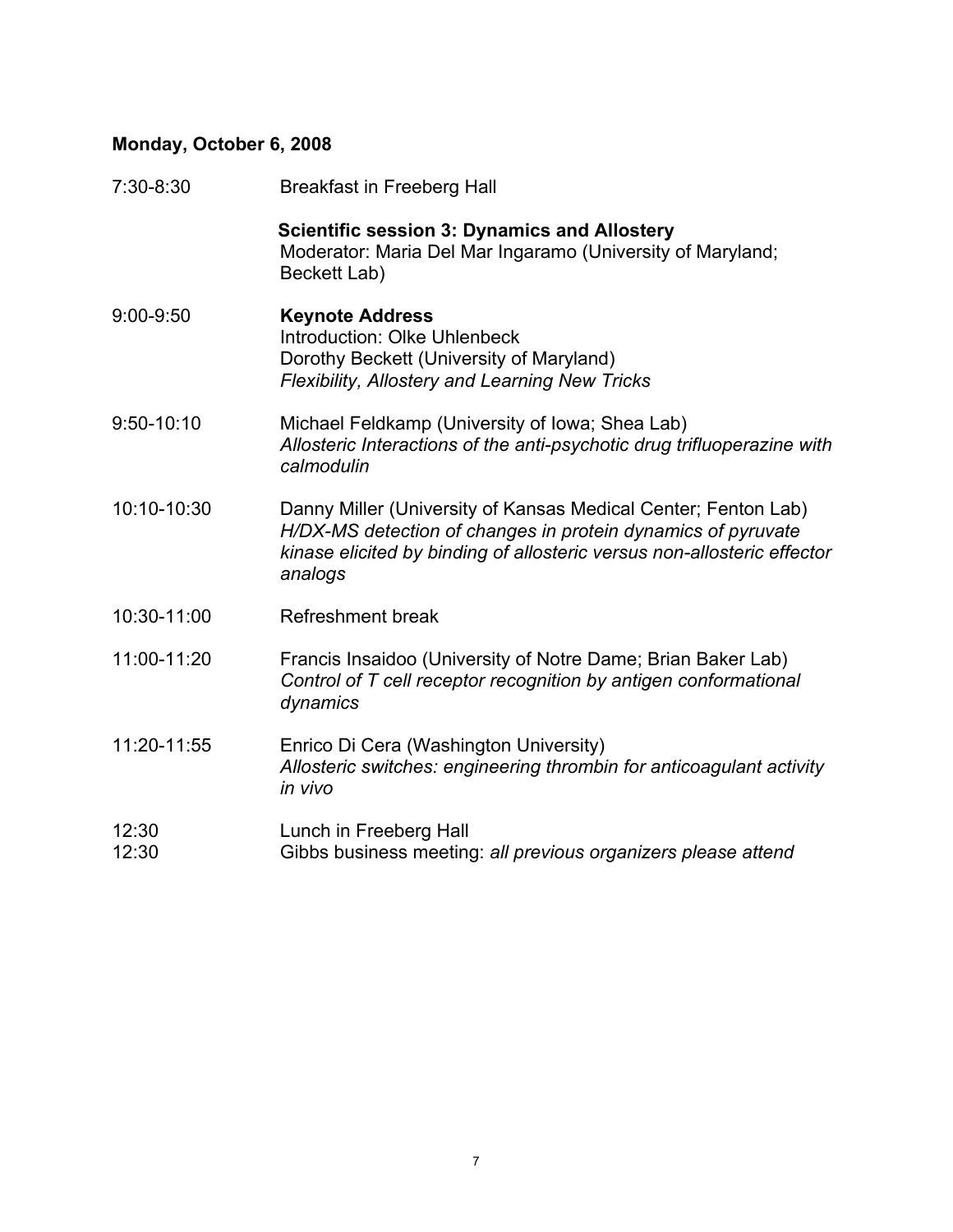#### **Scientific Session 4: Proteins and Folding**

Moderator: Ellen Kloss (Johns Hopkins University; Barrick Lab)

- 3:00-3:35 George Rose (Johns Hopkins University) *Assessing the solvent-dependent surface area of unfolded proteins*
- 3:35-3:55 Ignacia Echevarria (Johns Hopkins University; Amzel Lab) *Free energy calculations using Jarzynski's equality for helix-coil transition*
- 3:55-4:15 Daniel Kuster (Washington University; Marshall Lab) *From data or dogma? The myth of the ideal* α*-helix*
- 4:15-4:35 Refreshment break
- 4:35-5:10 Ruth Nussinov (National Cancer Institute) *Modeling amyloid conformations and toxic Alzheimer ion channels*
- 5:10-5:30 Wei-Feng Xue (University of Leeds; Radford Lab) *Systematic analysis of nucleation-dependent polymerization reveals new insight into the mechanism of amyloid self-assembly*
- 5:30-6:05 Juliette Lecomte (Johns Hopkins University) *Heme–protein interactions in cyanobacterial hemoglobins: What a difference a bond makes*
- 6:30 Dinner in Freeberg Hall
- 8:00 **Poster session 2**: First author last names Kl-Z Beer/wine Sledgefoot Hall